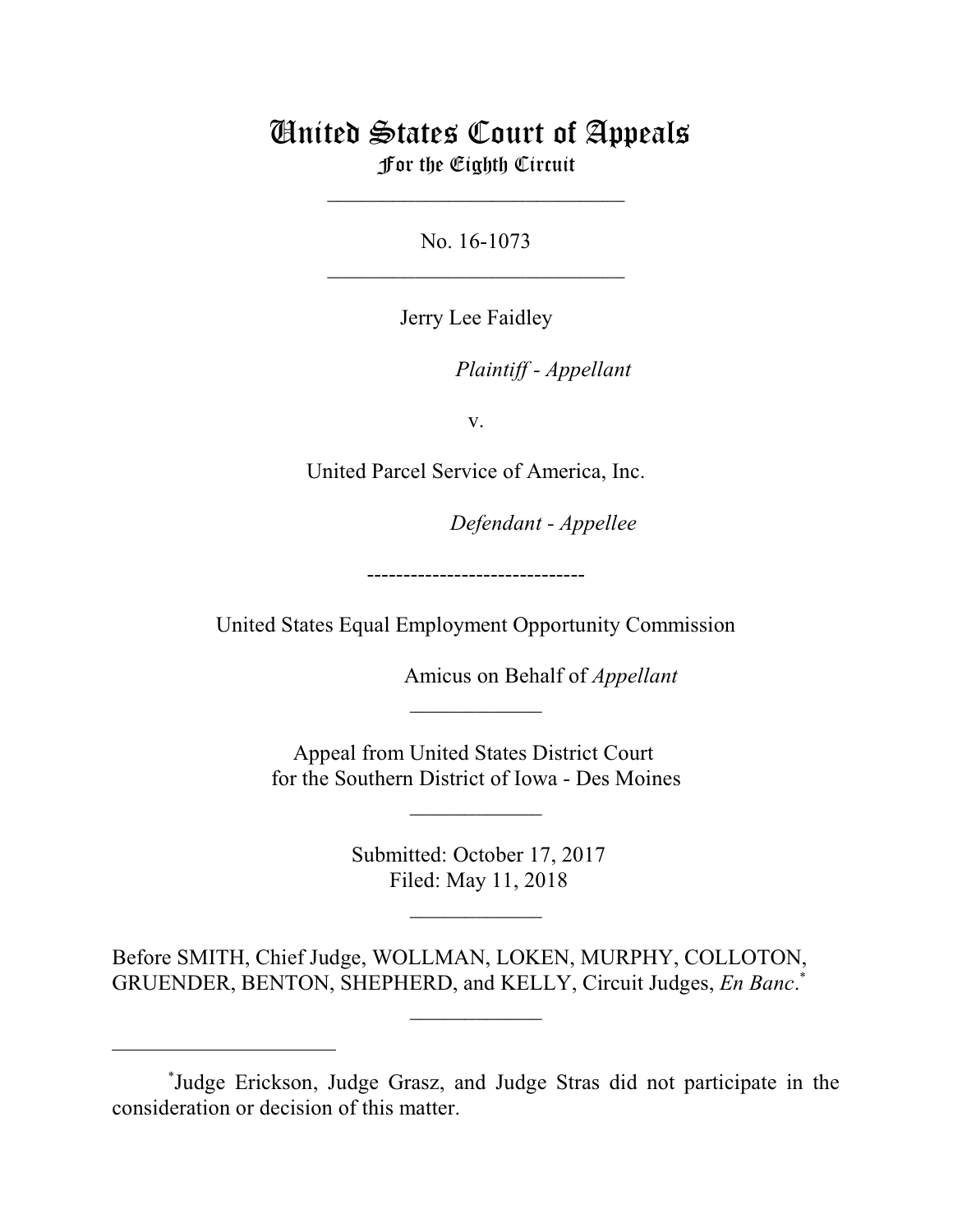LOKEN, Circuit Judge.

Jerry Faidley brought two state court actions against his former employer, United Parcel Service of America, Inc. (UPS), alleging that UPS violated the Iowa Civil Rights Act (ICRA), Iowa Code § 216, when it placed himon medical leave from his long time position as a package car driver and then failed to reasonably accommodate his physical disability. After UPS removed the actions based on diversity of citizenship, Faidley filed an amended complaint in the first action adding claims of disability discrimination in violation of the Americans with Disabilities Act (ADA), 42 U.S.C. §§ 12101 *et seq.* The two actions were consolidated and the district court 1 granted summary judgment in favor of UPS. Faidley appealed. A divided panel of this court reversed in part and remanded. Faidley v. United Parcel Serv. of Am., Inc., 853 F.3d 447 (8th Cir. 2017). We granted rehearing en banc and vacated the panel opinion. The Equal Employment Opportunity Commission (EEOC) has submitted an amicus brief in support of plaintiff Faidley. Reviewing the grant of summary judgment *de novo*, we affirm the district court.

## **I. Background**

**A. The First Action.** Faidley began working as a UPS package car driver in 1987, making residential and business deliveries and picking up commercial packages. He suffered a work-related back injury in February 2010 and was assigned to temporary alternate work (TAW) until April 2010. In February 2011, he suffered another work-related injury and was off work receiving worker's compensation benefits until June 2011. In October 2011, he had hip replacement surgery to treat a degenerative hip condition, which he described as "a different medical issue than the back pain" in 2010. He began physical therapy in November 2011. His

<sup>&</sup>lt;sup>1</sup>The Honorable John A. Jarvey, Chief Judge of the United States District Court for the Southern District of Iowa.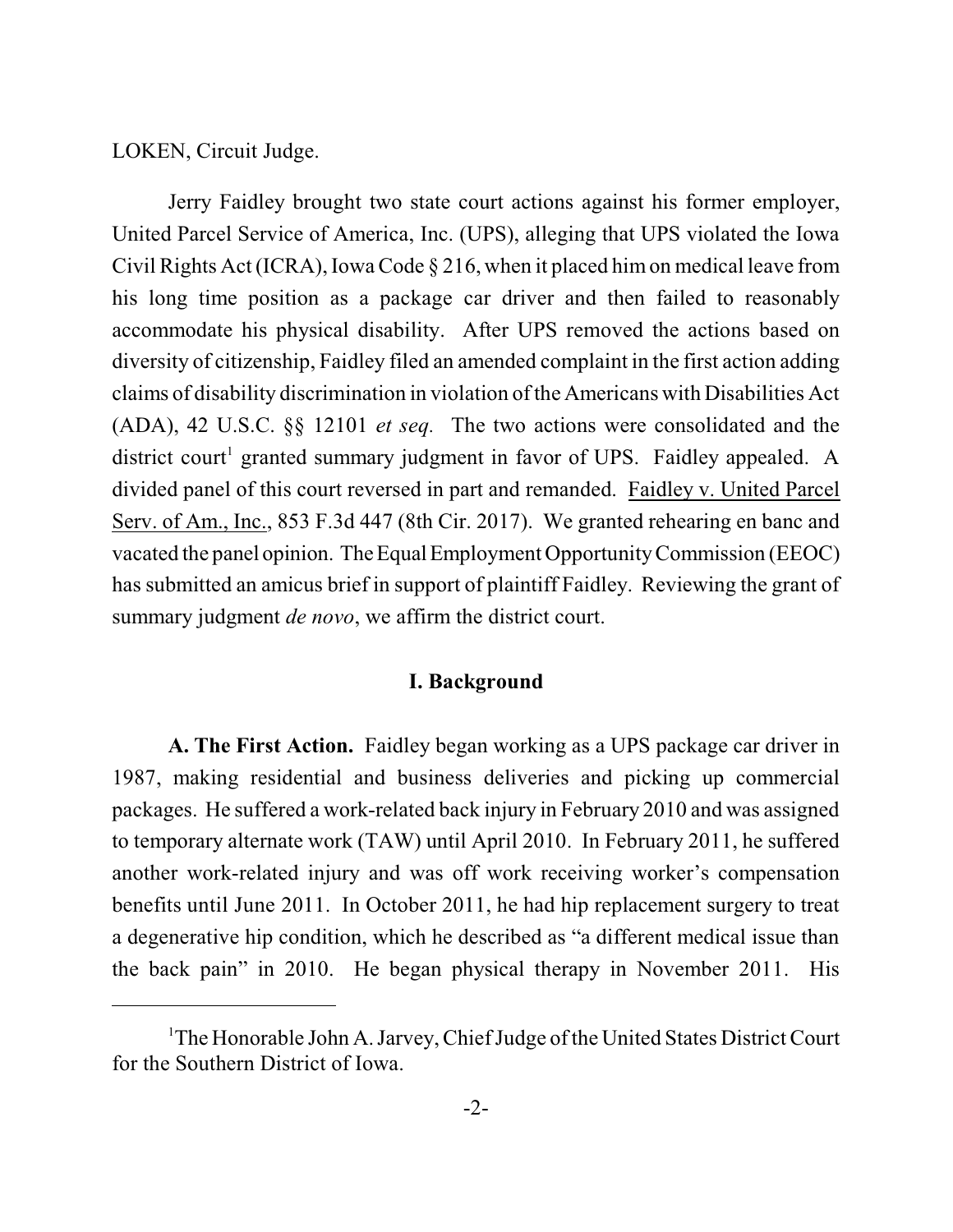orthopaedic surgeon, Dr. Devon Goetz, released Faidley to return to work with no restrictions on April 26, 2012.

Faidley testified that when he returned to work as a package car driver, he requested an eight-hour day the first day he drove, and UPS gave him a lighter-thannormal day that he completed in 8.27 hours. His second day of driving was exceptionally heavy, taking 9.65 hours to complete and leaving him "sore and [with] some pain in my back." He worked 6.12 hours the third day. When Faidley saw that his fourth "plan day" was scheduled to be almost 12 hours, he told his supervisor, "The way I'm feeling there's no way I can get that done." After consulting the union steward and an occupational nurse, UPS made an appointment for Faidley to see Dr. Goetz on May 15 and told him, "You are done until you get in to the doctor." However, UPS contacted Faidley when it was short drivers the following week and offered to "take it easy on you" if he returned to work. Faidley said he was feeling better and returned to his package car position, working between 6.84 and 9.53 hours from May 7 to 14, 2012.

On May 15, Faidley visited Dr. Goetz with a nurse hired by UPS. The three discussed the trouble Faidley was having and concluded that Dr. Goetz should issue a "Patient Status Report" stating that Faidley could return to work but with a permanent restriction limiting him to working no more than eight hours a day. Faidley testified that he handed Dr. Goetz's Status Report to his station manager, Scott Schmitz, at work the following morning. Schmitz said, "Congratulations, your career at UPS is now over. . . . UPS won't allow anybody to work with a permanent restriction." Schmitz told Faidley he could not work with that restriction. They consulted the union steward, who said to Faidley, "Go home."

On May 17, Faidley faxed UPS that he "would still like to continue working at UPS even if it means a job with-in or out-side my current classification. I am hopeful that . . . there is something available for me." Properly treating this as an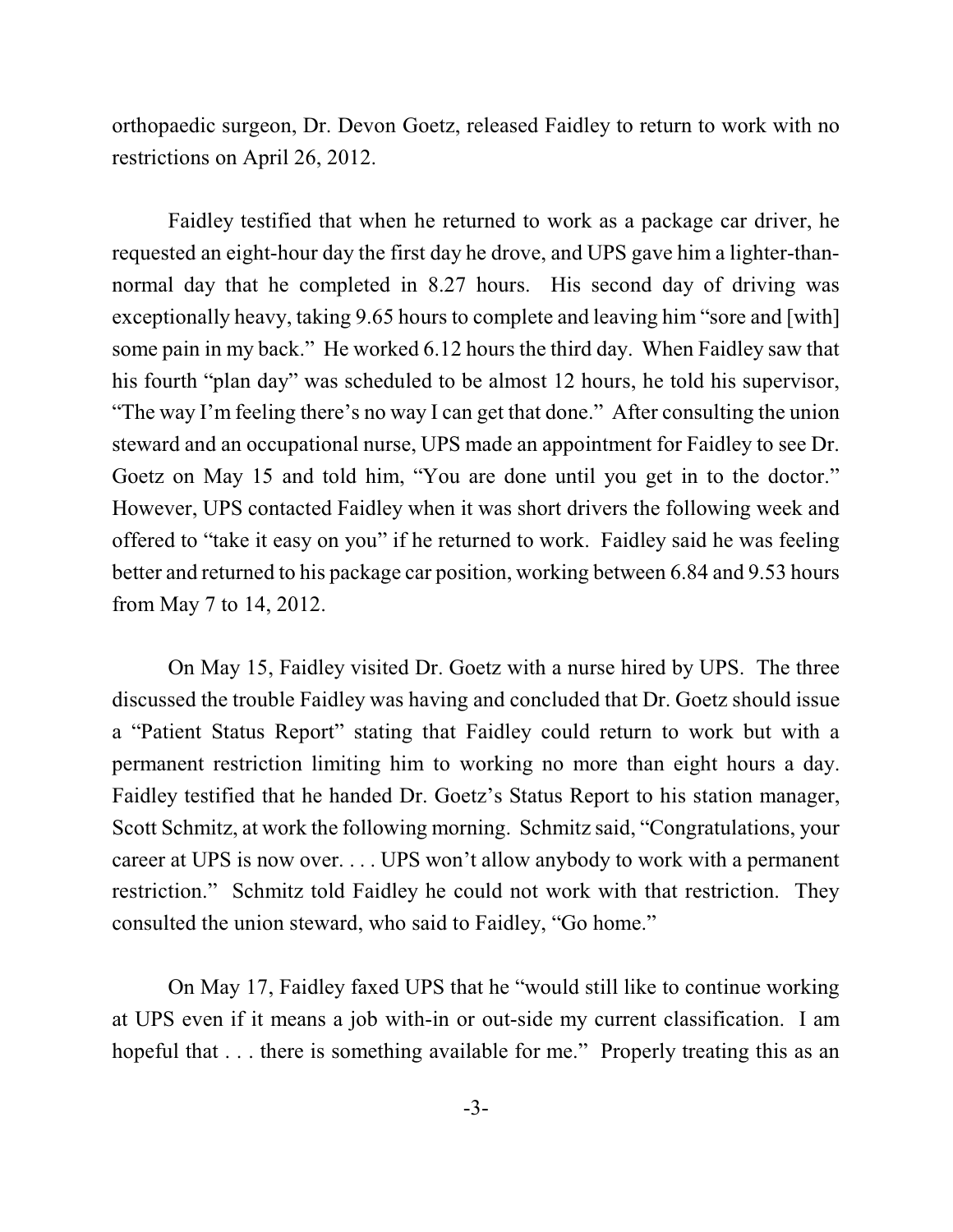employee request for an ADA accommodation, UPS immediately sent Faidley a Request for Medical Information form to be completed by his physician. On June 18, Faidley returned the form to UPS.<sup>2</sup> On July 24, Faidley attended an "accommodation" checklist meeting" with UPS Occupational Health Supervisors Jurgen Rosner and Terra Vellema, and District Human Resources Manager Vince Blood. The purpose of the meeting, as stated in UPS's ADA Procedural Compliance Manual, was:

to engage in a good faith, interactive meeting with the employee in order to determine whether the employee can be accommodated in his current job and, if not, to determine whether there are any other positions that are currently available, orthat will become availablewithin a reasonable period of time for which he is qualified, and for which he can perform the essential job functions with or without accommodation.

Faidley submitted an Accommodation Checklist stating that he requested an accommodation because of "my hip replacement surgery and my lumbar degenerative disk disease and right hip osteoarthritis," that he had hip and back pain "after 8 hours" of repetitive lifting, walking, climbing, standing," and that he "could currently do my bid route if it was dispatched between 8 and 8.50 hours of work a day." With regard to other UPS positions, Faidley stated:

with an 8.0 hr accommodation, I believe I could do any job at UPS that I'm aware of such as car washer, porter jobs, preload airdriver - air ramp or hub positions. Without an accommodation, I'mnot aware of any jobs that I would be able to do. Preload-air driver is best position I could think of.

The day after the meeting, Faidley sent an email to the three UPS attendees urging UPS to grant his request for an eight-hour accommodation as a package car driver:

<sup>2</sup>We cannot find a copy of this document in either party's Appendix.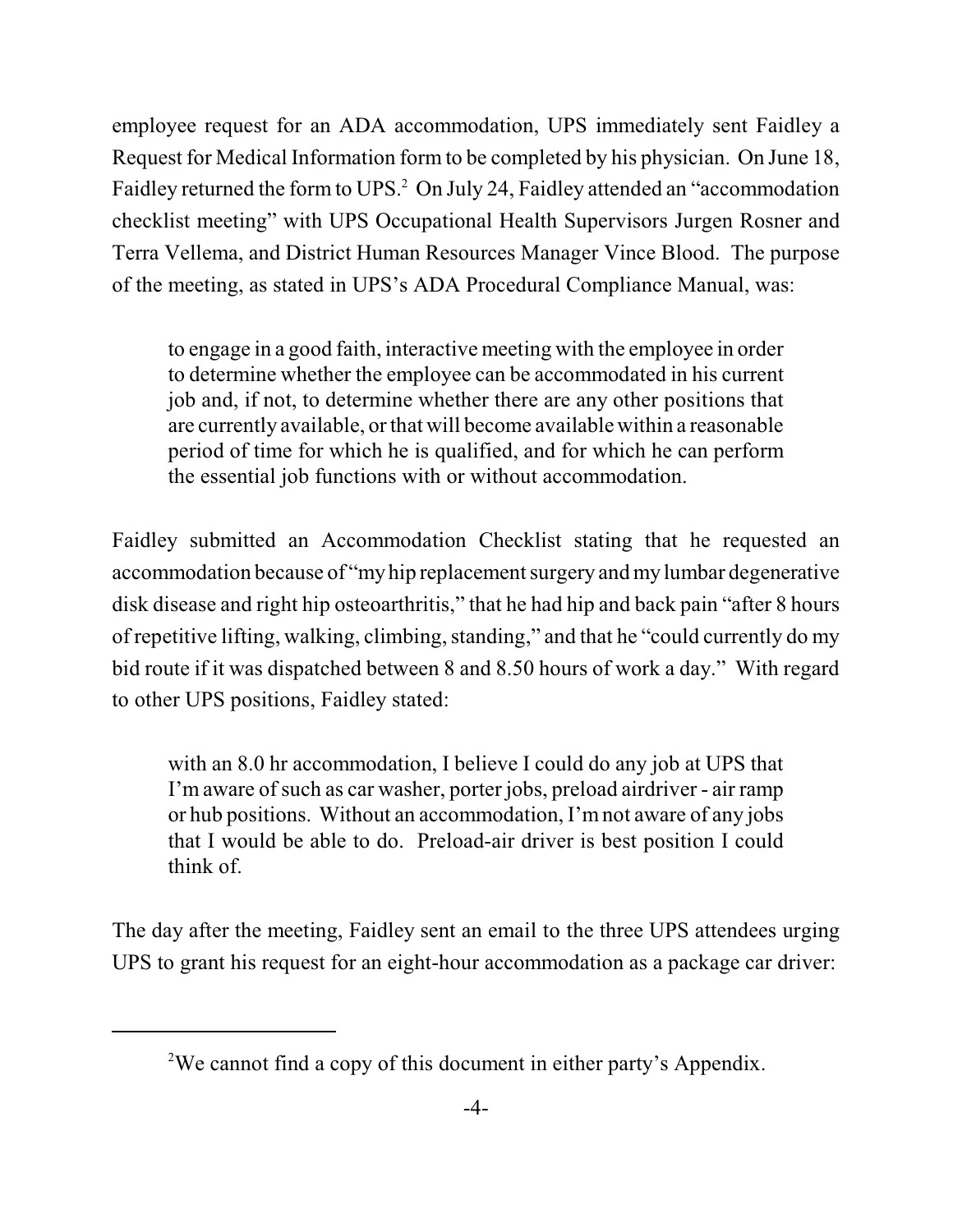I really believe that UPS should put [m]e back to working the delivery driver position i have held for 25 years. During the time that i held that position i rarely had to work overtime. In fact, i regularly earned the production bonus because i completed my stops in eight hours or less. There are around 100 drivers at the Des Moines center and i am sure that any additional work could be managed by other drivers who want to work overtime. I would appreciate it if the company would reconsider its position that all drivers have to work overtime.

After the meeting, the UPS regional review committee determined that Faidley could not be accommodated in his current package car driver position, because its essential functions included being able to work nine and one-half hours a day, and sometimes more. The committee discussed reassigning Faidley to other positions as a possible accommodation. The positions identified by Faidley -- car washer, porter, and preload air-driver inside or hub jobs -- were identified as full-time eight-hour jobs for which Faidley was qualified, and he was encouraged to bid on those jobs when available. In addition, Blood raised the possibility of Faidley becoming a "feeder driver" who drives semi-tractor trailers between UPS locations, a job that requires working more than eight hours a day and for which Faidley would need training, but one that does not require as much walking, lifting, and climbing in and out of the truck as the package car driver job. Blood testified that he was asked whether feeder jobs were "currently available" and was told not to list that job when he answered "No." In opposing summary judgment, Faidley submitted an affidavit averring he "was unaware that UPS considered the position of a Feeder Driver as a potential accommodation" and opining, "I could have performed that position" for the required 9.5 hours per day "because it did not require me to get in and out of the truck frequently [nor] require me to do any significant lifting."

Faidley was unable to obtain reassignment to any of the alternative full-time jobs he had suggested. Some had no vacancies, and he lacked the seniority to successfully bid on others. As a result, UPS instead offered hima part-time inside job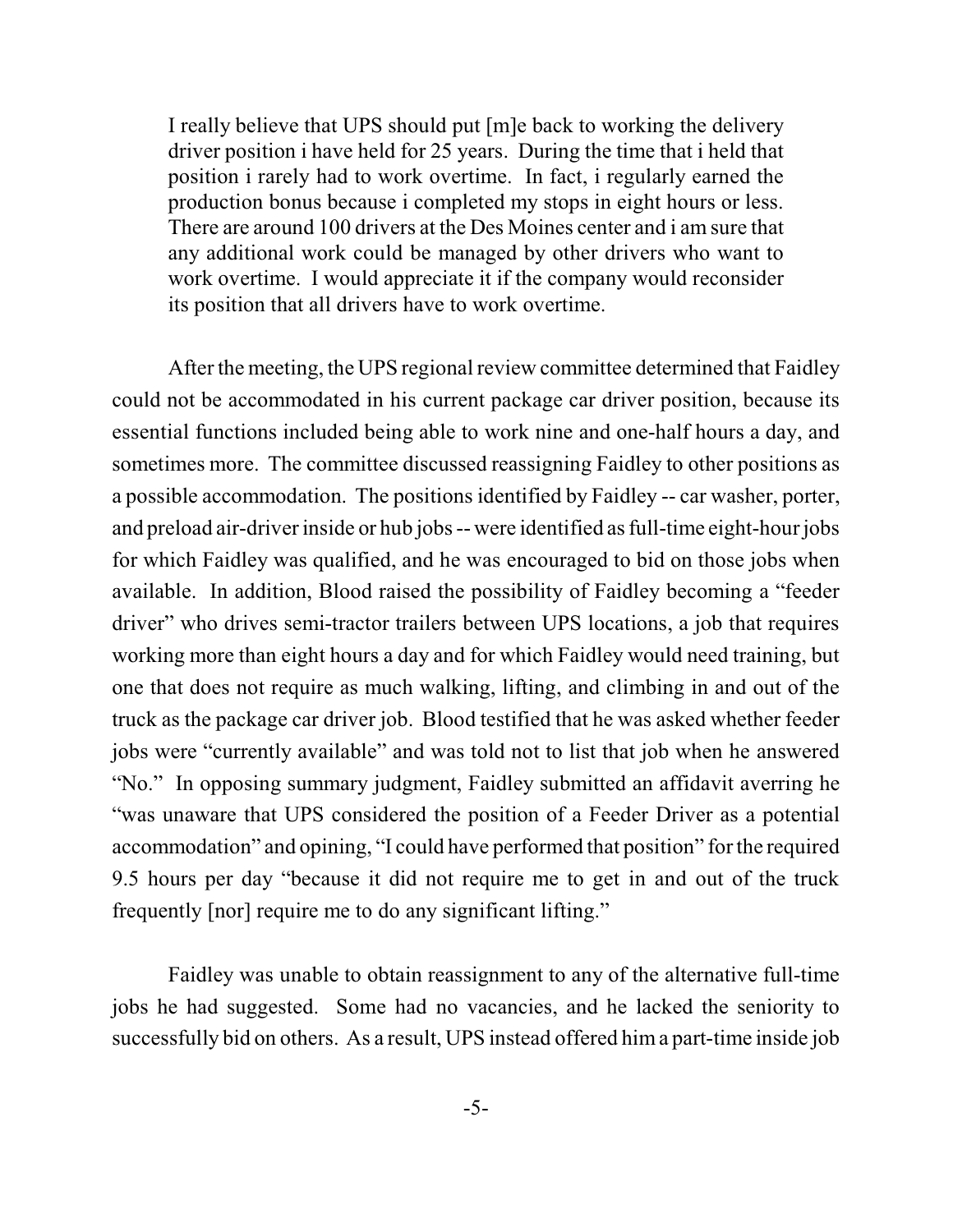on August 9, 2012. He declined that offer because it would reduce his seniority and bidding rights. Faidley remained a UPS employee on medical leave. He filed the first action in January 2013. As amended after removal, Faidley claims that UPS failed to accommodate his disability in violation of the ADA and the ICRA.

**B. The Second Action.** Faidley testified that he filed a grievance with the local union objecting to not being able to work. At a state-level proceeding, UPS and union representatives stated that his eight-hour work restriction was "the biggest drawback" to successfully bidding on other full-time UPS positions. Faidley returned to Dr. Goetz in January 2013. They reviewed other non-driver positions, including "car washer, porter, loader, unloader, preloader." On January 24, Dr. Goetz issued revised restrictions stating that Faidley could perform any job other than package car driver with no hourly restriction.<sup>3</sup> Faidley then bid on a number of positions and won a full-time combined loader/preloader position on February 4, 2013.

The loader position required stacking packages in semi-trailer trucks, while the preloader position required loading packages into delivery trucks. When the combined position caused Faidley too much pain, he returned to Dr. Goetz, who issued a Patient Status Report recommending that Faidley "work 4 hrs/day at preloader job (not as repetitive and strenuous as Loader Job)" until his next visit on March 28. In response to an email from Faidley's worker's compensation lawyer, UPS's worker's compensation lawyer advised that Faidley's combination job "is not an accommodated position that he received through the ADA process" because Dr. Goetz had stated that Faidley could do any job other than package car driver without an eight-hour restriction, and that UPS "is unable to accommodate the current 4-hour restriction" because Faidley had used all of his TAW time.<sup>4</sup> In response, Faidley's

<sup>3</sup>We cannot find a copy of this document in either party's Appendix.

<sup>4</sup>Temporary alternate work time is defined and limited under UPS's collective bargaining agreement with the International Brotherhood of Teamsters.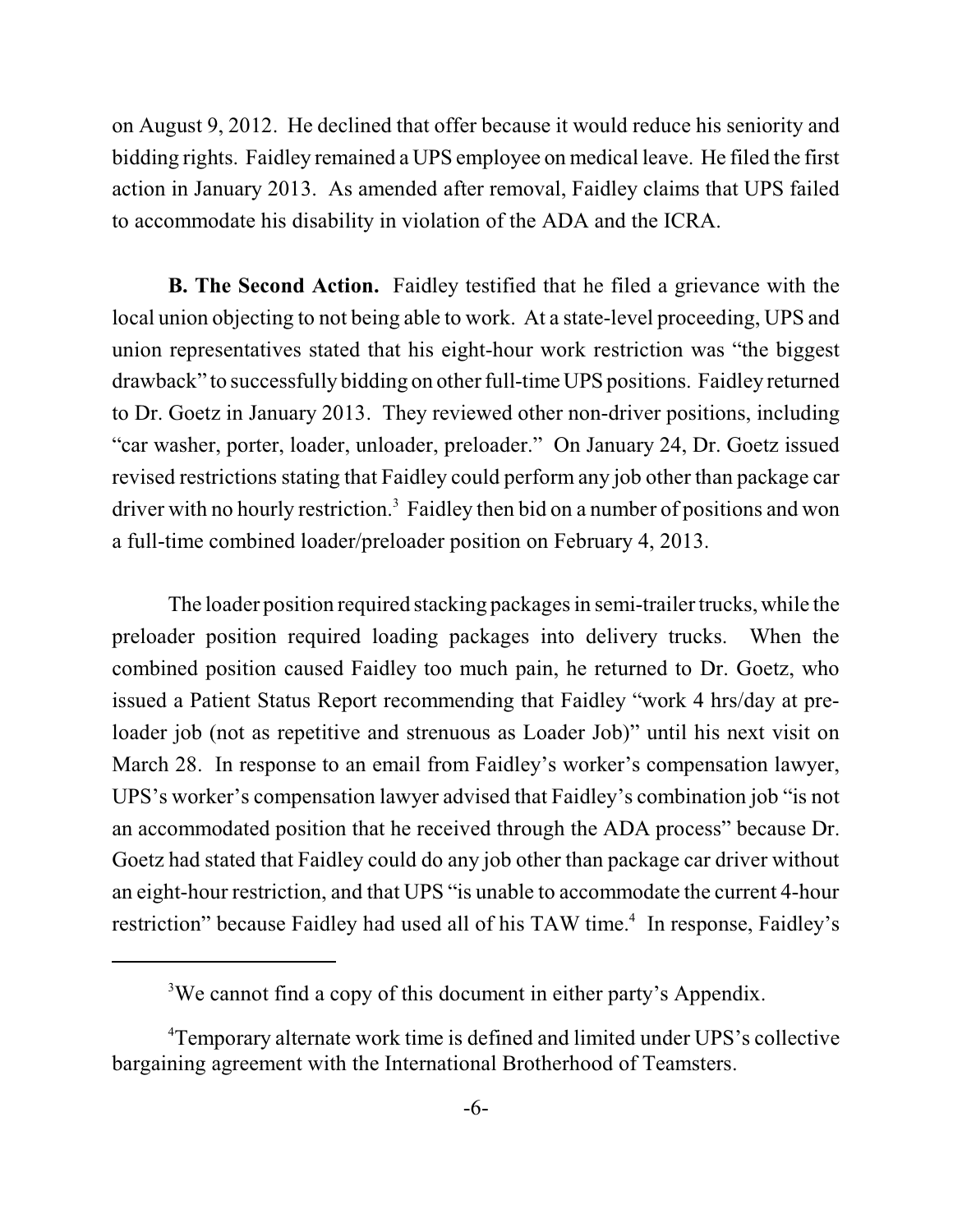ADA attorney wrote UPS's ADA attorney asserting (i) UPS "stubbornly refuses to recognize" Faidley's ability to perform the essential functions of the package car driver position with an eight-hour accommodation; (ii) UPS has refused to engage in the accommodation process required by the ADA and instead "has left Mr. Faidley to blindly apply for positions"; and (iii) Dr. Goetz's authorization of a return to work for four hours per day for five weeks "is an accommodation request for part-time work as a work-hardening program."

Faidley returned to Dr. Goetz on March 3, 2013. Dr. Goetz issued a "Physician Note" stating that he and Faidley had agreed on the following permanent restrictions: no hourly restriction; minimal lifting above shoulder height (no more than twice per hour); and no lifting greater than seventy pounds. UPS then began a second ADA accommodation process and met with Faidley in May 2013. His Accommodation Checklist listed his current job as "Article 22-3, midnight loader-preload." He identified as possible other positions Car Washer, Porter, Clerk, Spa, Air Driver, and his former delivery route minus a commercial customer that involved picking up heavy packages. After an exchange of emails, Blood's successor advised Faidley on July 10 that UPS was looking for available full-time Car Washer, Porter, Clerk, and Spa positions but determined he could not performthe essential functions of the other positions because of his medical lifting restrictions. In September 2013, having found no full-time position on which Faidley could successfully bid, UPS offered him another part-time position. He declined, electing instead to retire in November 2013.

In February 2014, Faidley filed the second action, alleging ICRA disability discrimination. He also alleged unlawful retaliation because he had pursued an accommodation and filed his first complaint.<sup>5</sup> The district court granted summary

 $5$ On appeal, the panel in Part II.C. of its opinion unanimously concluded that Faidley did not address the ICRA retaliation claim in his opening brief and therefore waived it. We reinstate Part II.C. of the panel's opinion.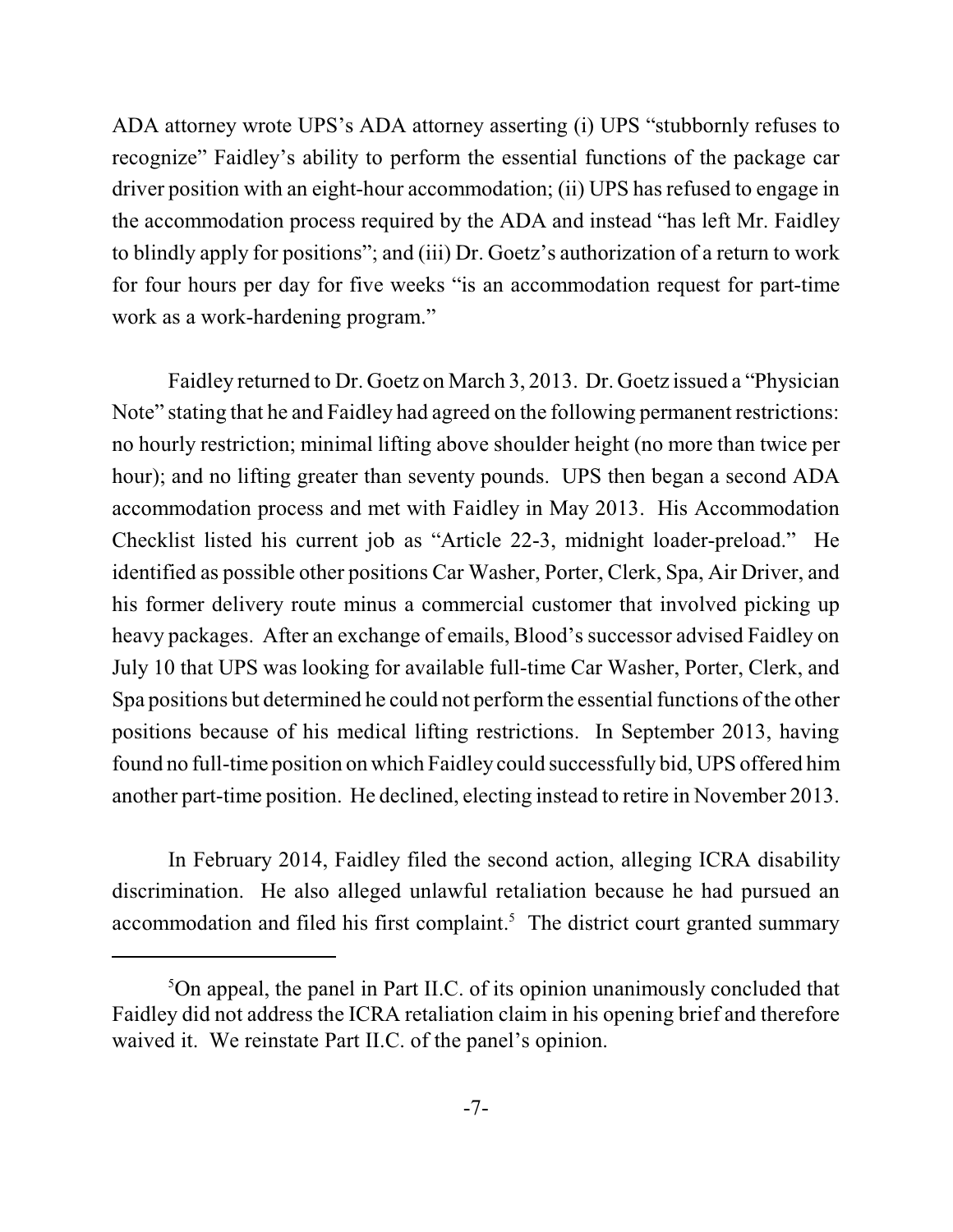judgment in favor of UPS, concluding (i) Faidley was not constructively discharged and therefore suffered no adverse employment action; (ii) working more than eight hours a day was an essential job function of the package car driver position that could not be accommodated; (iii) Faidley was not qualified for reassignment to a feeder driver position because working nine to ten-hour days was an essential job function and Dr. Goetz had unambiguously limited Faidley to working no more than eight hours per day; (iv) UPS's TAW program exceeds ADA requirements and its parameters are therefore irrelevant; (v) because the part-time positions UPS offered Faidley were reasonable accommodations, Faidley "was not qualified to remain at UPS" after he rejected them; and (vi) a reasonable jury could not find that UPS acted in bad faith in conducting an interactive accommodation process.

On appeal, a divided panel reversed in part and remanded. As to the 2012 disability discrimination claim, the panel agreed that Faidley was not qualified to be a package car driver because he could not perform the essential job function of working more than eight hours per day. However, the majority concluded, the district court erred in granting summary judgment because there was evidence that Faidley appeared capable of performing the essential job functions of the feeder driver position, and that feeder driver positions would become open in the near future. The panel affirmed the dismissal of the 2013 disability discrimination claim because Faidley failed to offer sufficient evidence that he was able to performthe essential job functions of any available position, or that UPS failed to make a good faith effort to help him in seeking an accommodation. This rehearing en banc followed.

## **II. Discussion**

The ADA bars private employers from discriminating against a "qualified individual on the basis of disability." 42 U.S.C. § 12112(a). Discrimination is defined to include "not making reasonable accommodations to the known physical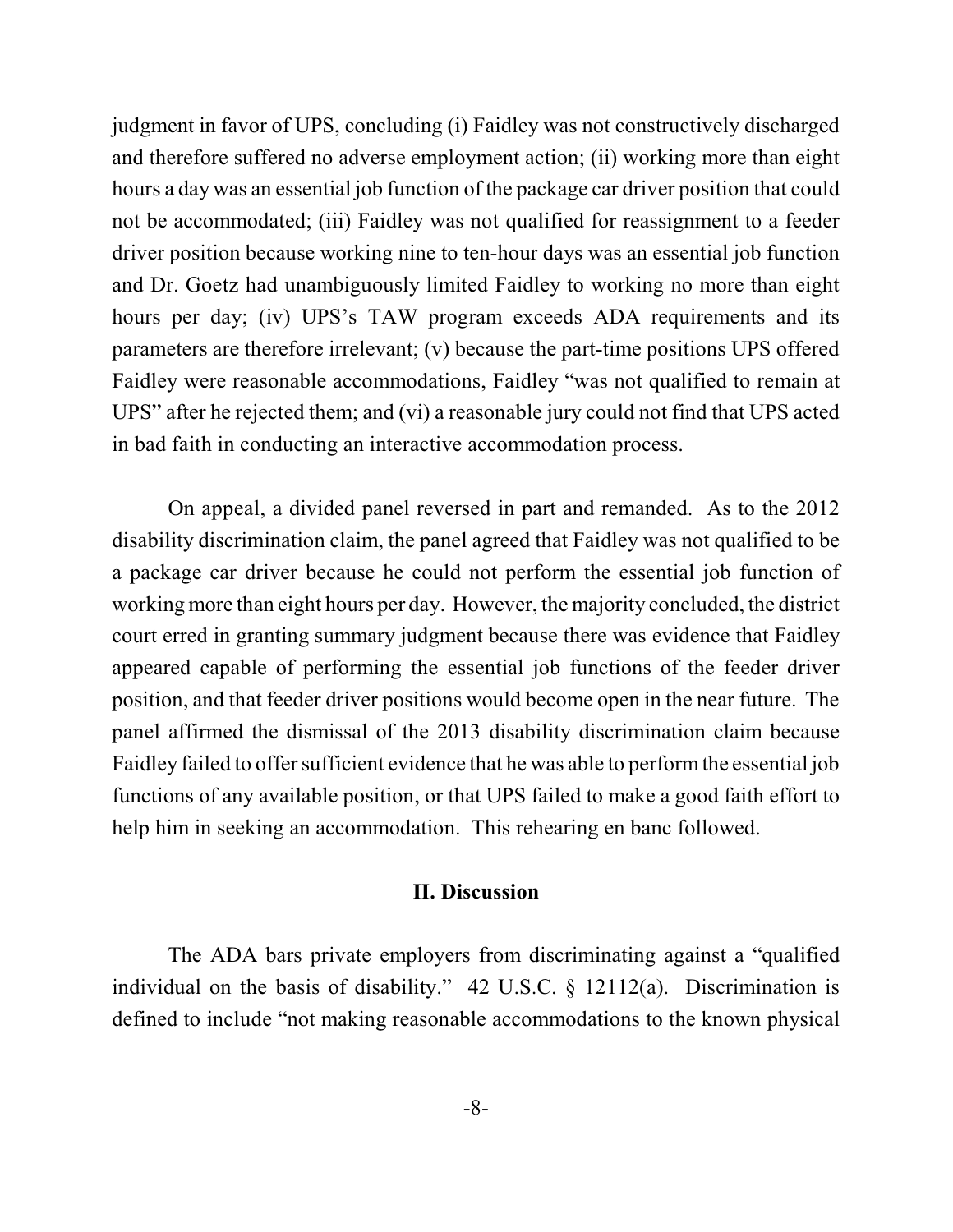or mental limitations of an otherwise qualified [employee] with a disability." 42 U.S.C. § 12112(b)(5)(A). To establish a *prima facie* case of discrimination under the ADA, Faidley must show that he "(1) is disabled within the meaning of the ADA, (2) is a qualified individual under the ADA, and (3) suffered an adverse employment decision because of the disability." Kallail v. Alliant Energy Corp. Servs., Inc., 691 F.3d 925, 930 (8th Cir. 2012). A "qualified individual" is a person "who, with or without reasonable accommodation, can perform the essential functions of the employment position that [he] holds or desires." 42 U.S.C. § 12111(8). ADA and ICRA disability discrimination claims are analyzed in the same fashion. Kallail, 691 F.3d at 930.

**A.** UPS does not dispute that Faidley's physical impairments were disabling. To be a qualified individual under the ADA, Faidleymust "possess the requisite skill, education, experience, and training for [his] position." Id. (quotation omitted). UPS also does not dispute that Faidley possessed the requisite skill, education, experience and training to continue performing his package car driver position. Thus, the first issue on appeal -- and Faidley's primary focus throughout this litigation -- is whether UPS discriminated against Faidley on account of his disability when it refused to accommodate his request that he be permitted to work as a package car driver subject to Dr. Goetz's May 15, 2012 restriction limiting Faidley to an eight-hour work day.

UPS declined Faidley's requested accommodation based on its determination that being able to work more than eight hours a day was an "essential function" of the package car driver job. In moving for summary judgment on this issue, UPS explained that overtime is an essential function of the package car driver position because daily package car workloads can increase unpredictably, particularly during the year-end holiday busy season, and drivers encounter unpredictable weather conditions while completing their routes. If a driver is unable to deliver all the packages in his vehicle within eight hours, and is restricted from working overtime,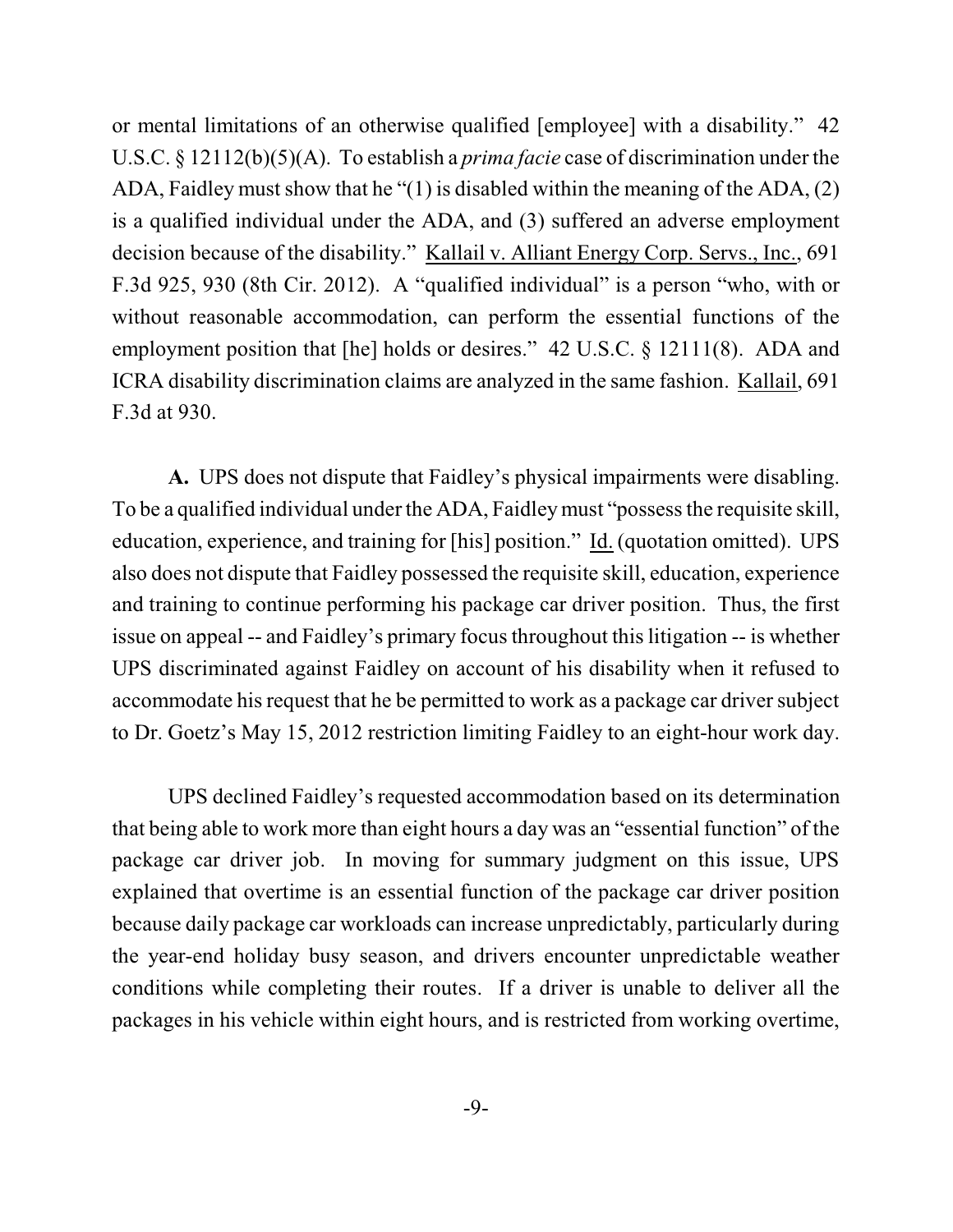other drivers must be sent to finish the deliveries, or packages will not be timely delivered; either alternative adversely affects UPS's business. The requirement to work overtime was listed in UPS's package car driver job description, and the issue was collectively bargained with the Teamsters Union, with UPS agreeing to assign package car drivers less than 9.5 hour work days and permitting drivers to request two workdays without overtime per month. Faidley argued that working overtime was not an essential job function because he usually completed his route in less than eight hours. But he admitted that he did work overtime, as the above-summarized work days in April and May 2012 make clear, and that additional work would have to be reassigned to other drivers in the field if he was prohibited from working overtime and could not complete his deliveries in eight hours.

The district court concluded that a reasonable jury could only find that the ability to work overtime was an essential function of Faidley's package car driver job. The panel agreed, see Faidley, 853 F.3d at 450, and we confirm that ruling. We agree with the district court that UPS satisfied its burden of proof on this fact-intensive issue, which turns on factors such as the employer's judgment, its written job description, the terms of any applicable collective bargaining agreement, and the consequences of not requiring the incumbent to perform the function. See Scruggs v. Pulaski Cty., 817 F.3d 1087, 1092-93 (8th Cir. 2016); Rehrs v. Iams Co., 486 F.3d 353, 356 (8th Cir. 2007). "[A] task may be an essential function even if the employee performs it for only a few minutes each week." Minnihan v. Mediacom Commc'ns Corp., 779 F.3d 803, 812 (8th Cir. 2015). Therefore, UPS did not violate the ADA or ICRA by refusing Faidley's request for an eight-hour work day because that accommodation would have made him unqualified to perform the essential job functions of a package car driver.<sup>6</sup>

<sup>6</sup>The EEOC as amicus did not address this issue.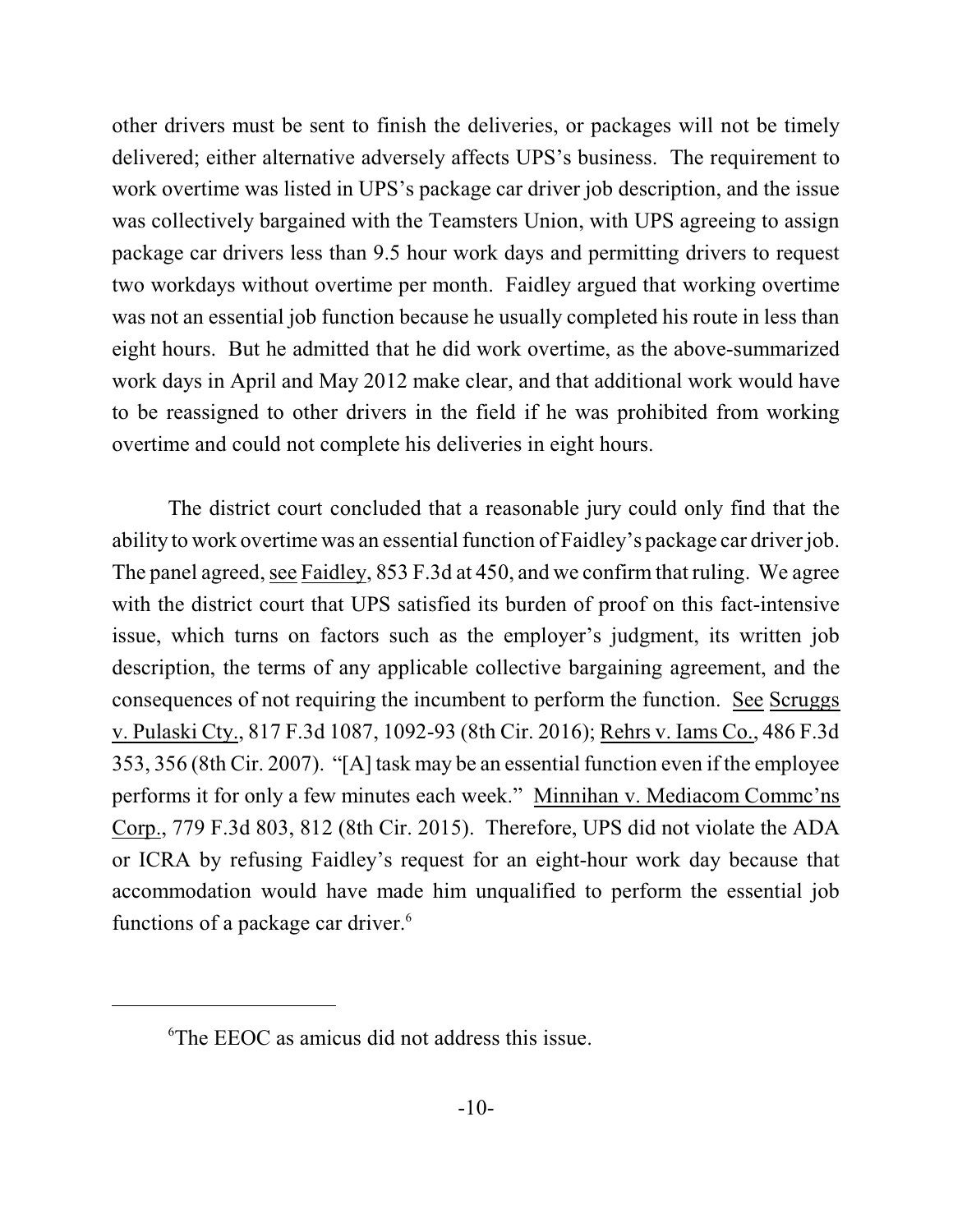**B.** Faidley further argues that UPS failed to reasonably accommodate him when it did not offer the feeder driver position identified by Human Resources Director Blood in preparing for the July 2012 accommodation checklist meeting with Faidley. When an accommodation is not possible in an employee's current position, "reassignment to a vacant position" may be a reasonable accommodation. 42 U.S.C. § 12111(9)(B);see Kallail, 691 F.3d at 933. "[T]he definition of'qualified individual with a disability' includes a disabled employee who cannot do his or her current job, but who desires and can perform, with or without reasonable accommodation, the essential functions of a vacant job within the company to which he or she could be reassigned." Cravens v. Blue Cross & Blue Shield of Kan. City, 214 F.3d 1011, 1018 (8th Cir. 2000).

The ADA did not require UPS to offer Faidley a position for which he was unqualified. See Minnihan, 779 F.3d at 814; Cravens, 214 F.3d at 1019 ("employee must be otherwise 'qualified' for the reassignment position"). When UPS made its first accommodation decision in July 2012, there appeared to be three reasons Faidley was not qualified for reassignment to a feeder driver position -- he could not meet the essential job function of working up to 9.5 hours per day with the eight-hour accommodation he requested based on Dr. Goetz's permanent medical restriction; he would need additional training to possess the requisite skill, education, and training for this position; and there were no available feeder driver vacancies. The panel concluded there was a genuine issue of material fact requiring remand on this issue because Blood wrote on his accommodation worksheet that Faidley "preliminarily appear[ed] capable of performing the essential job functions" of a feeder driver, and there was evidence that feeder driver positions would become open in the near future. The EEOC supports this decision. However, we conclude that it is not supported by the summary judgment record and therefore Faidley was not qualified for the feeder driver job as a matter of law.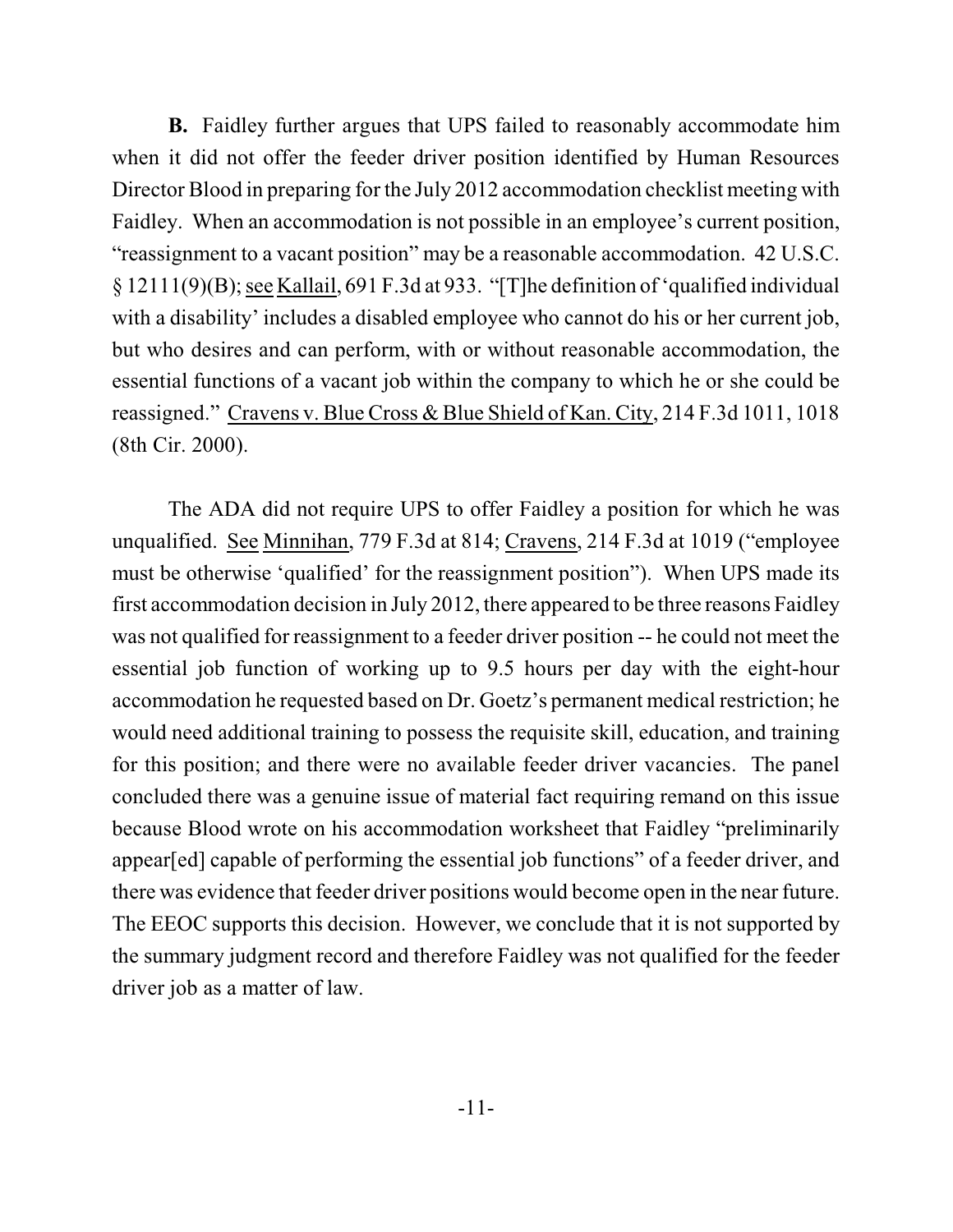It is undisputed that the ability to work 9.5 hours a day was an essential function of the feeder driver job. Dr. Goetz's May 15, 2012 Status Report permanently restricted Faidley from working more than eight hours a day. The document gave no indication it was limited to Faidley's current package car driver position. Faidley and the EEOC argue it was ambiguous whether Dr. Goetz intended the medical restriction to apply to any job other than package car driver. But this contention flies in the face of Dr. Goetz's deposition testimony that he intended the eight-hour restriction to apply to other jobs:

Q: [A]s long as this [restriction] was in place, you understood that [Faidley] wasn't going to be able to work in a job more than eight hours; right?

A: Right.

Q: And that's what you intended to convey with that; correct?

A: Correct.<sup>7</sup>

Moreover, before UPS offered Faidley reassignment to other full-time positions which did notrequire overtime, Faidley submitted to the UPS accommodation review committee an Accommodation Checklist stating, "with an 8.0 hr accommodation, I believe I could do any job at UPS that I'm aware of . . . . *Without an accommodation, I'm not aware of any jobs that I would be able to do.*" (emphasis added). Thus,

<sup>7</sup>Faidley cites another portion of Dr. Goetz's deposition in which he states he crafted the restriction with the package car driver position in mind and had no reason to believe Faidley could not perform the less strenuous feeder driver job. But he failed to present this evidence to the district court, so it is not part of the summary judgment record on appeal. Bath Junkie Branson, L.L.C. v. Bath Junkie, Inc., 528 F.3d 556, 559-60 (8th Cir. 2008).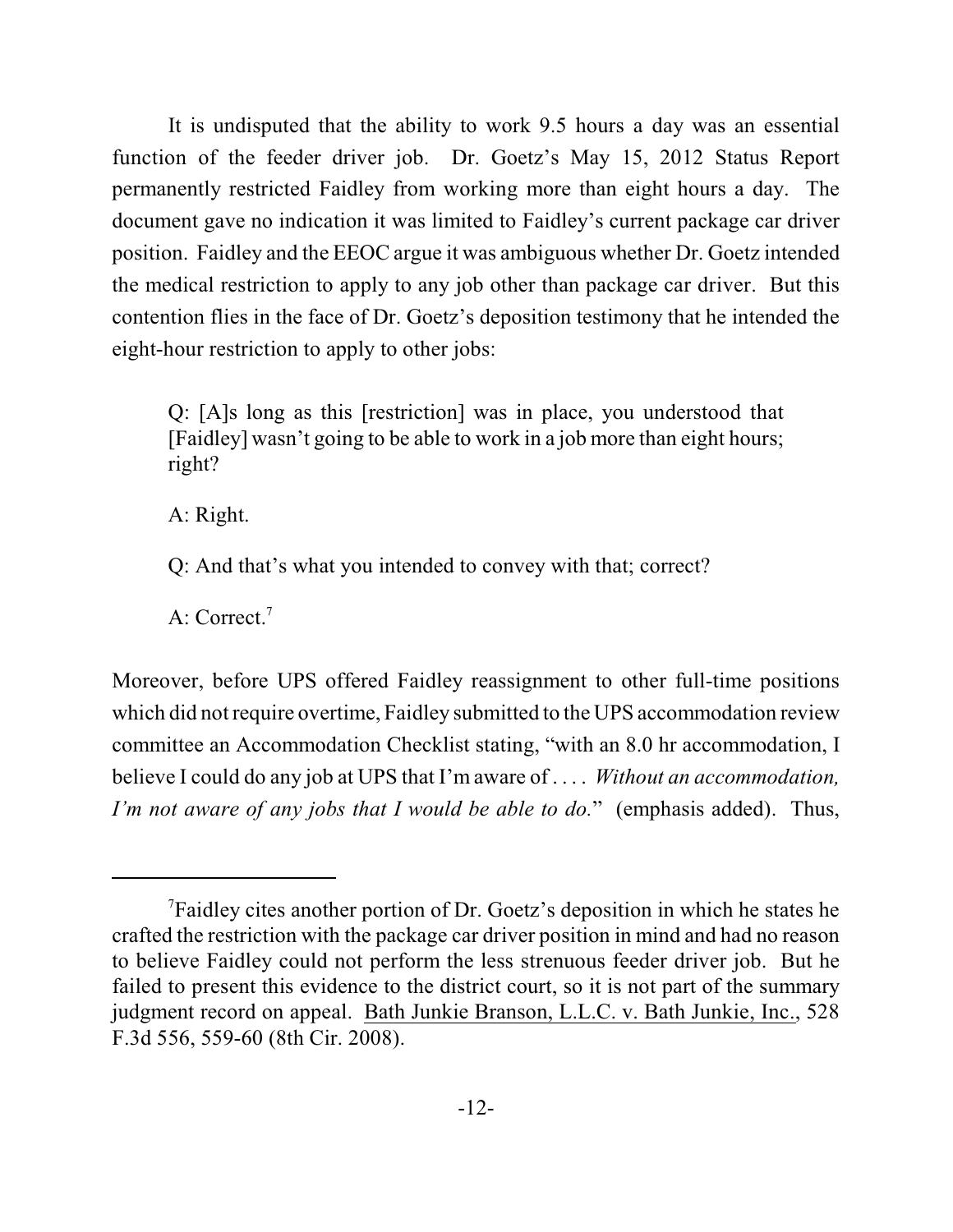Faidley's own accommodation request adopted and confirmed that Dr. Goetz had unambiguously limited him to working eight hours a day at any position.

We have stated in prior cases that "[t]he ADA does not require an employer to permit an employee to perform a job function that the employee's physician has forbidden." Scruggs, 817 F.3d at 1094, quoting Alexander v. Northland Inn, 321 F.3d 723, 727 (8th Cir. 2003). We acknowledge that substantial objective evidence that conflicts with a physician's statement may create a genuine issue of material fact whether the employee is qualified to perform a particular job. Cf. Holiday v. City of Chattanooga, 206 F.3d 637, 644-45 (6thCir. 2000)(substantial evidence plaintiff was qualified to serve as a police officer created genuine dispute, notwithstanding contrary assessment by employer's contract physician). But Vince Blood's note stating that Faidley "preliminarily appear[ed] capable of performing the essential job functions" of feeder driver is insufficient to create a material fact dispute about Faidley's qualifications. It was a preliminary subjective opinion, unsupported by objective evidence, notmateriallydifferent than the employee's subjective assessment that was insufficient to create a material dispute with his physician's restrictions in Otto v. City of Victoria, 685 F.3d 755, 758 (8th Cir. 2012). Moreover, reading Blood's ambiguous note for summary judgment purposes as opining that Faidley could work 9.5 hours a day as a feeder driver, it does not create a *material* fact dispute when Faidley, the employee requesting accommodation, *and* his physician declared that Faidley could not perform this essential function of the feeder driver position. On thisrecord, Dr. Goetz's facially unambiguousrestriction established that Faidley was not qualified to be reassigned to a feeder driver position.

Of course, nothing precluded UPS frompursuing Blood's notation that the less strenuous duties of a feeder driver might permit reassignment to that position, for example, if Dr. Goetz were to modify his eight-hour permanent restriction, as happened several months later. But UPS was under no ADA duty to pursue that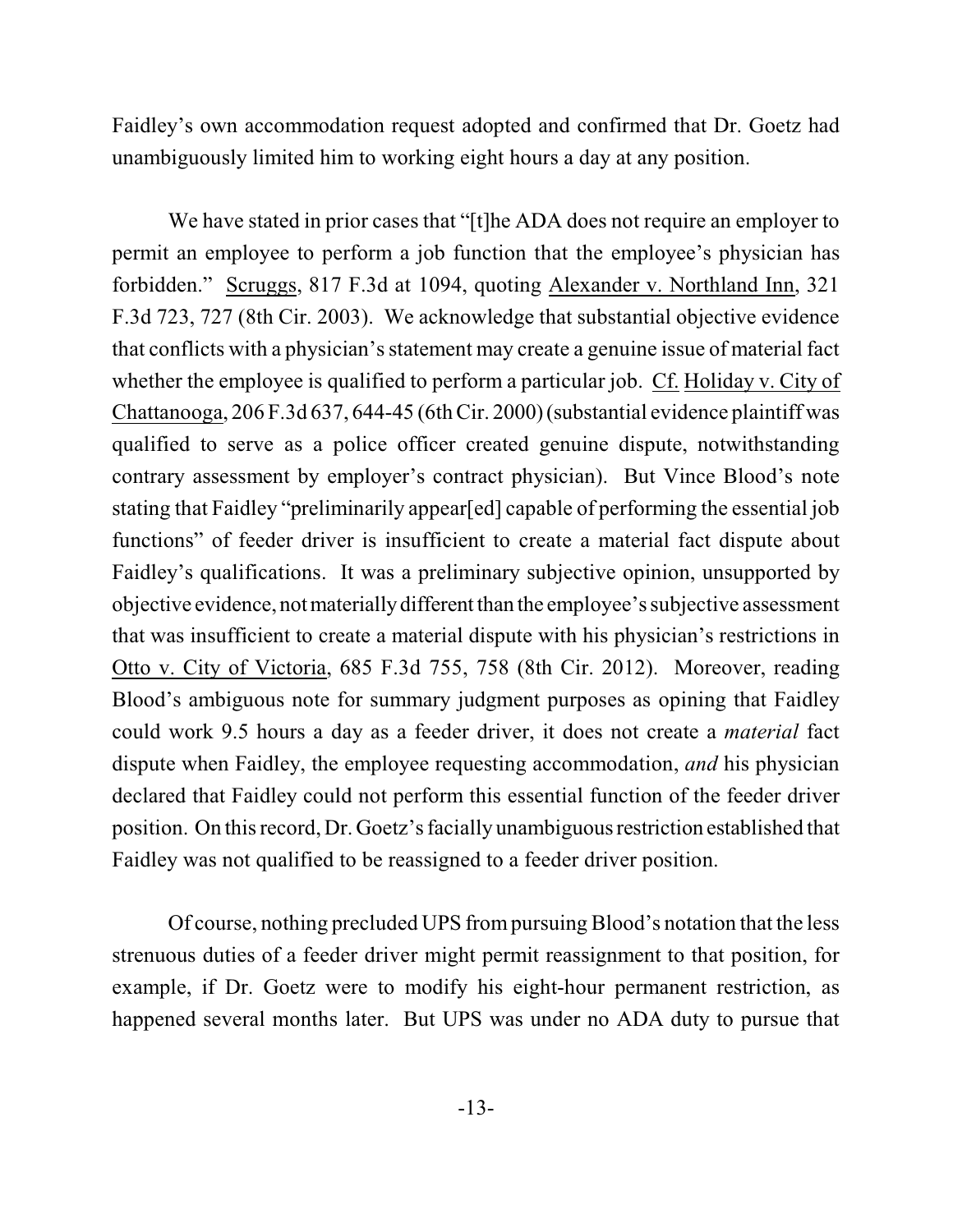unlikely accommodation -- which would require training Faidley and waiting for a position to open up -- rather than pursue the inside full-time positions that Faidley listed in his accommodation checklist and for which he was immediately qualified. "[A]n employer only has to provide an accommodation that is reasonable," not an accommodation the employee prefers. Scruggs, 817 F.3d at 1093; see Minnihan, 779 F.3d at 814. The ADA prohibits disability *discrimination*. If an employer "bends over backwards to accommodate a disabled worker . . . it must not be punished for its generosity by being deemed to have conceded the reasonableness of so far-reaching an accommodation." Vande Zande v. Wis. Dep't of Admin., 44 F.3d 538, 545 (7th Cir. 1995).

Faidley and the EEOC argue the testimony that the UPS review committee did not list the feeder driver job because it was unavailable was contrary to the principle that "reassignment to a vacant position,"  $42$  U.S.C. § 12111(9)(B), includes a position "the employer reasonably anticipates will become vacant in a short period of time." Cravens, 214 F.3d at 1019 n.5 (quotation omitted). The principle is sound but does not affect this case. Faidley was not qualified for the feeder driver position because of his permanent eight-hour restriction, so UPS had no ADA duty to propose that accommodation. Moreover, from a practical standpoint, Faidley wanted to return to work immediately, he proposed only full-time inside jobs as alternative accommodations if he could not return to work as a package car driver with an eighthour restriction, and it was doubtful he would be found qualified for a feeder driver position even if one came open (as next happened in September 2012). No reasonable jury could find that UPS's decision to instead pursue reassignment to fulltime jobs which Faidley had suggested, and for which he was immediately qualified, was disability discrimination.

**C.** Turning to the 2013 claim of disability discrimination, Faidley argues that UPS violated the ADA when it refused to accommodate Dr. Goetz's temporary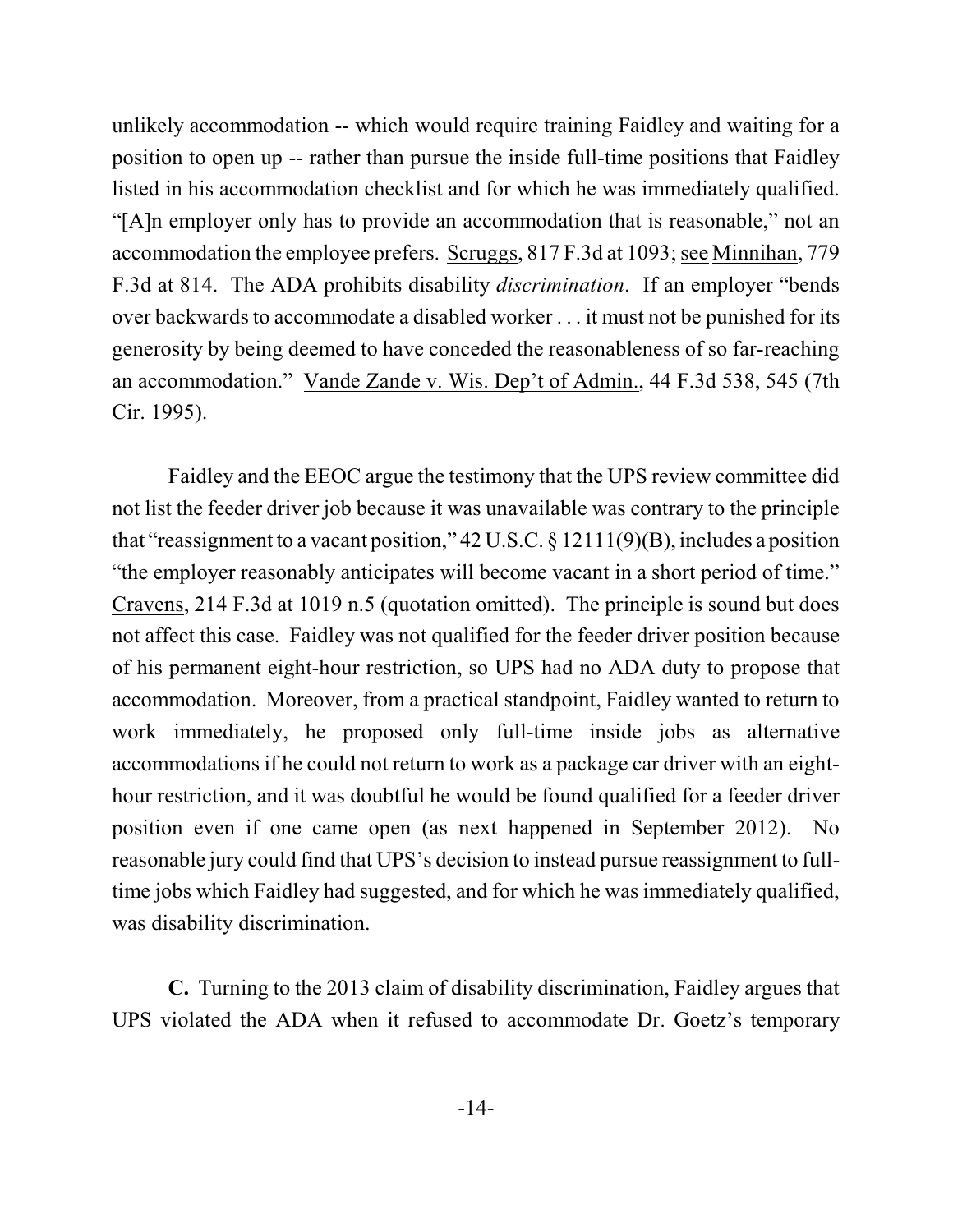restrictions of working four hours per day for five weeks at the combined loaderpreloader job Faidley won after Dr. Goetz eliminated the permanent eight-hour per day restriction in January 2013. Faidley argues that UPS's excuse -- that TAW policies under the collective bargaining agreement precluded this accommodation - was both factually and legally insufficient. The panel majority upheld the district court's grant of summary judgment on this issue, concluding (i) that UPS was not required to reallocate the essential functions of the combined position, and (ii) that Faidley did not present evidence that he could perform the essential functions of any available jobs with the permanent lifting restrictions Dr. Goetz imposed in 2013, including the package car driver and feeder driver positions at issue in resolving the 2012 claim. Faidley, 853 F.3d at 452, citing Minnihan, 779 F.3d at 813. We agree.

**D.** Finally, Faidley argues the district court erred in granting summary judgment on his claim that UPS committed disability discrimination by failing to engage in good faith in the required interactive accommodation process. See Peyton v. Fred's Stores of Ark., Inc., 561 F.3d 900, 902 (8th Cir.), cert. denied, 558 U.S. 876 (2009); Fjellestad v. Pizza Hut of Am., Inc., 188 F.3d 944, 951-52 (8th Cir. 1999). We disagree.

"There is no per se liability under the ADA if an employer fails to engage in the interactive process," but at the summary judgment stage such a failure is "prima facie evidence that the employer may be acting in bad faith." Minnihan, 779 F.3d at 813 (quotation omitted). To establish that an employer failed to participate in an interactive process, a disabled employee who requested an accommodation, such as Faidley, must show that "the employer did not make a good faith effort to assist the employee in seeking accommodation; and . . . the employee could have been reasonably accommodated but for the employer's lack of good faith." Cravens, 214 F.3d at 1021.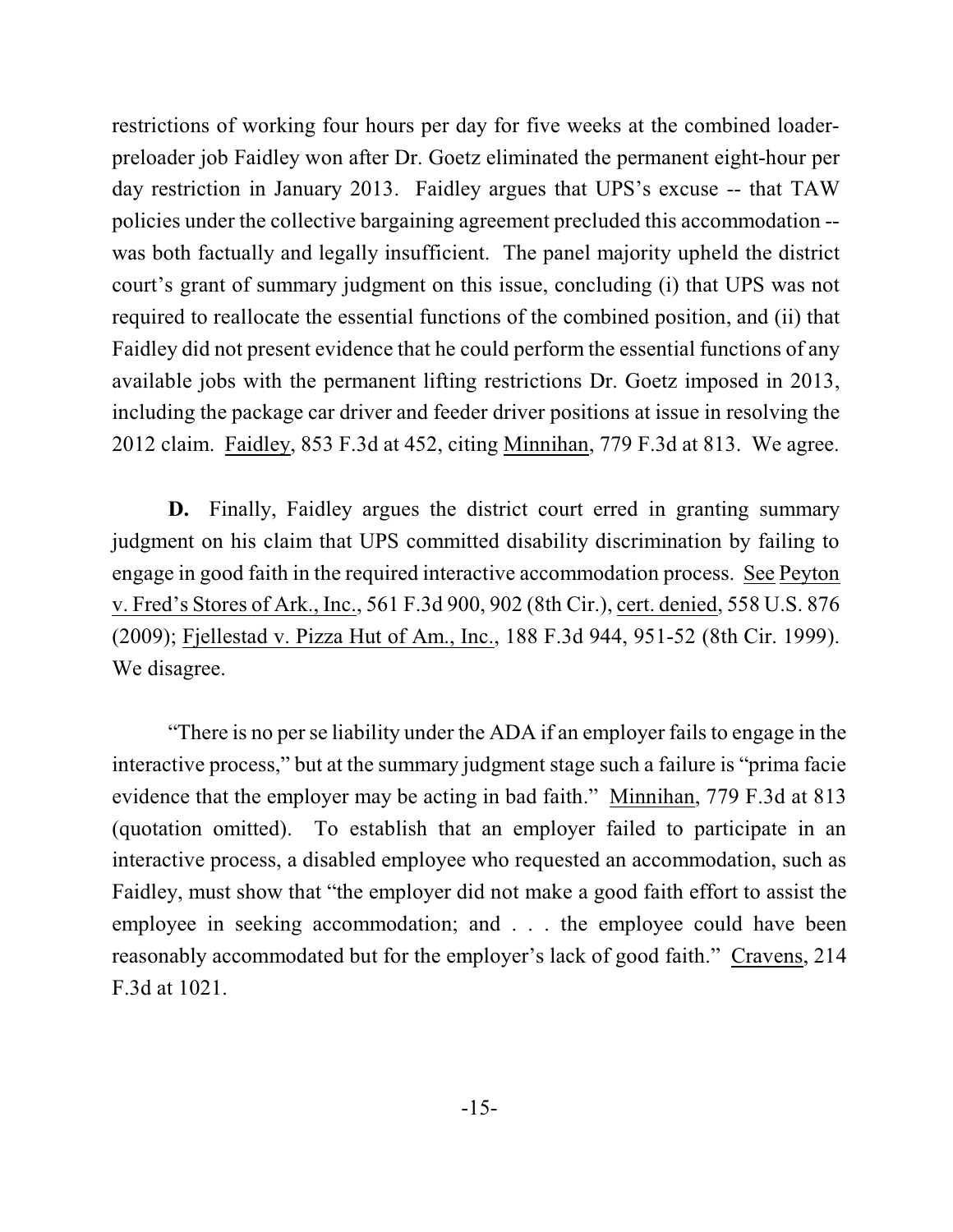Here, UPS participated in the interactive process prescribed in its ADA Procedural Compliance Manual when Faidley requested an accommodation in May 2012 and again in March 2013. The UPS accommodation committee met with Faidley in July 2012 and May 2013 to assess whether accommodations consistent with Dr. Goetz's restrictions were available, including reassignment to other jobs suggested by Faidley or identified by the committee. Full-time jobs for which Faidley was qualified were identified; he bid on several positions but lacked the seniority to obtain them. After the May 2013 meeting, when full-time positions Faidley could have performed with his lifting restrictions were not available, UPS told him it would notify him if any position became available and again offered him a part-time job that he rejected. Given these extensive efforts, we agree with the district court that a reasonable jury could not find that UPS acted in bad faith.

## **III. Conclusion**

For the foregoing reasons, the judgment of the district court is affirmed.

MURPHY, Circuit Judge, with whom SMITH, Chief Judge, and KELLY, Circuit Judge, join, concurring in part and dissenting in part.

I agree that the district court correctly concluded that Faidley was unqualified for the package car driver and the combination loader and pre loader positions. I also agree that Faidley did not present evidence showing that UPS failed to make a good faith effort to help him in seeking an accommodation. I believe, however, that the district court erred by determining as a matter of law that Faidley was unable to perform the essential job functions of the feeder driver position. I therefore dissent from the majority opinion part II.B.